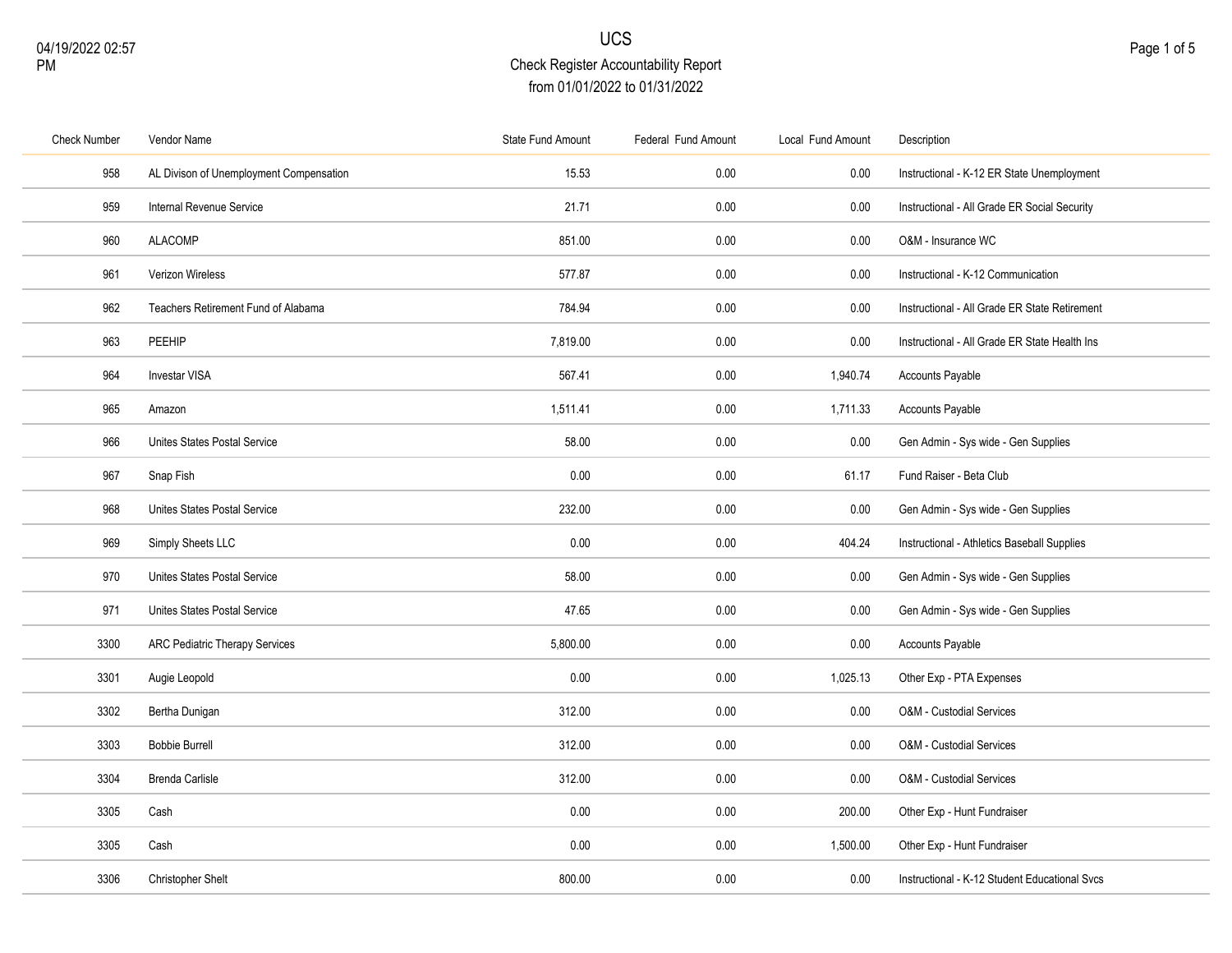| <b>Check Number</b> | Vendor Name                   | State Fund Amount | Federal Fund Amount | Local Fund Amount | Description                                 |
|---------------------|-------------------------------|-------------------|---------------------|-------------------|---------------------------------------------|
| 3307                | Designer Plastics, Inc.       | 0.00              | 0.00                | 663.40            | Other Exp - Hunt Fundraiser                 |
| 3308                | First Presbyterian Church     | 0.00              | 0.00                | 842.95            | Bldg Svc - Rental-Land and Building         |
| 3309                | Goodwyn, Mills & Cawood, Inc. | 0.00              | 0.00                | 35,260.00         | Capital Outlay - Bldg - Architect Local FS  |
| 3310                | Lakeshore                     | 479.00            | 0.00                | 0.00              | Other Exp - PreK Class1                     |
| 3311                | Pocket Nurse                  | 65.98             | 0.00                | $0.00\,$          | Instructional - 7-12 Supplies               |
| 3311                | Pocket Nurse                  | 63.98             | 0.00                | 0.00              | Instructional - 7-12 Supplies               |
| 3312                | PowerSchool Group LLC         | 555.75            | 0.00                | 0.00              | Instructional - K-12 Software               |
| 3313                | <b>Preferred Meals</b>        | 0.00              | 7,923.60            | $0.00\,$          | Aux Svc - Food Services CNP                 |
| 3313                | <b>Preferred Meals</b>        | 0.00              | (130.40)            | 0.00              | Aux Svc - Food Services CNP                 |
| 3313                | <b>Preferred Meals</b>        | 0.00              | (163.00)            | $0.00\,$          | Aux Svc - Food Services CNP                 |
| 3314                | Sumter County Record Journal  | 0.00              | 0.00                | 43.00             | Gen Admin - Sys wide - Gen Supplies         |
| 3315                | Thames Batre                  | 69.00             | 0.00                | 0.00              | O&M - Insurance                             |
| 3316                | TTL, Inc.                     | 0.00              | 0.00                | 4,274.25          | Capital Outlay - Bldg - Other Prof Local FS |
| 3317                | US Bank Equipment Finance     | 405.09            | 0.00                | 0.00              | Gen Admin - Sys wide - Copier/Print Lease   |
| 3318                | Xerox Corporation             | 708.03            | 0.00                | $0.00\,$          | Accounts Payable                            |
| 3318                | Xerox Corporation             | 82.43             | 0.00                | 0.00              | Accounts Payable                            |
| 3319                | Ambro Manufacturing, Inc.     | 0.00              | 0.00                | 1,787.50          | Instructional - Athletics Baseball Supplies |
| 3320                | <b>DGW Business</b>           | 267.90            | 0.00                | $0.00\,$          | Gen Admin - Sys wide - Gen Supplies         |
| 3322                | InCare Technologies           | 8,637.00          | 0.00                | $0.00\,$          | Instructional - K-12 Instrl Equipment       |
| 3322                | InCare Technologies           | 295.00            | $0.00\,$            | $0.00\,$          | Instructional - K-12 Instrl Equipment       |
| 3323                | JJ Wedgworth                  | 0.00              | 0.00                | 179.53            | Other Exp - Hunt Fundraiser                 |
| 3324                | Jostens                       | 0.00              | 0.00                | 4,771.60          | Instructional - Clubs                       |
|                     |                               |                   |                     |                   |                                             |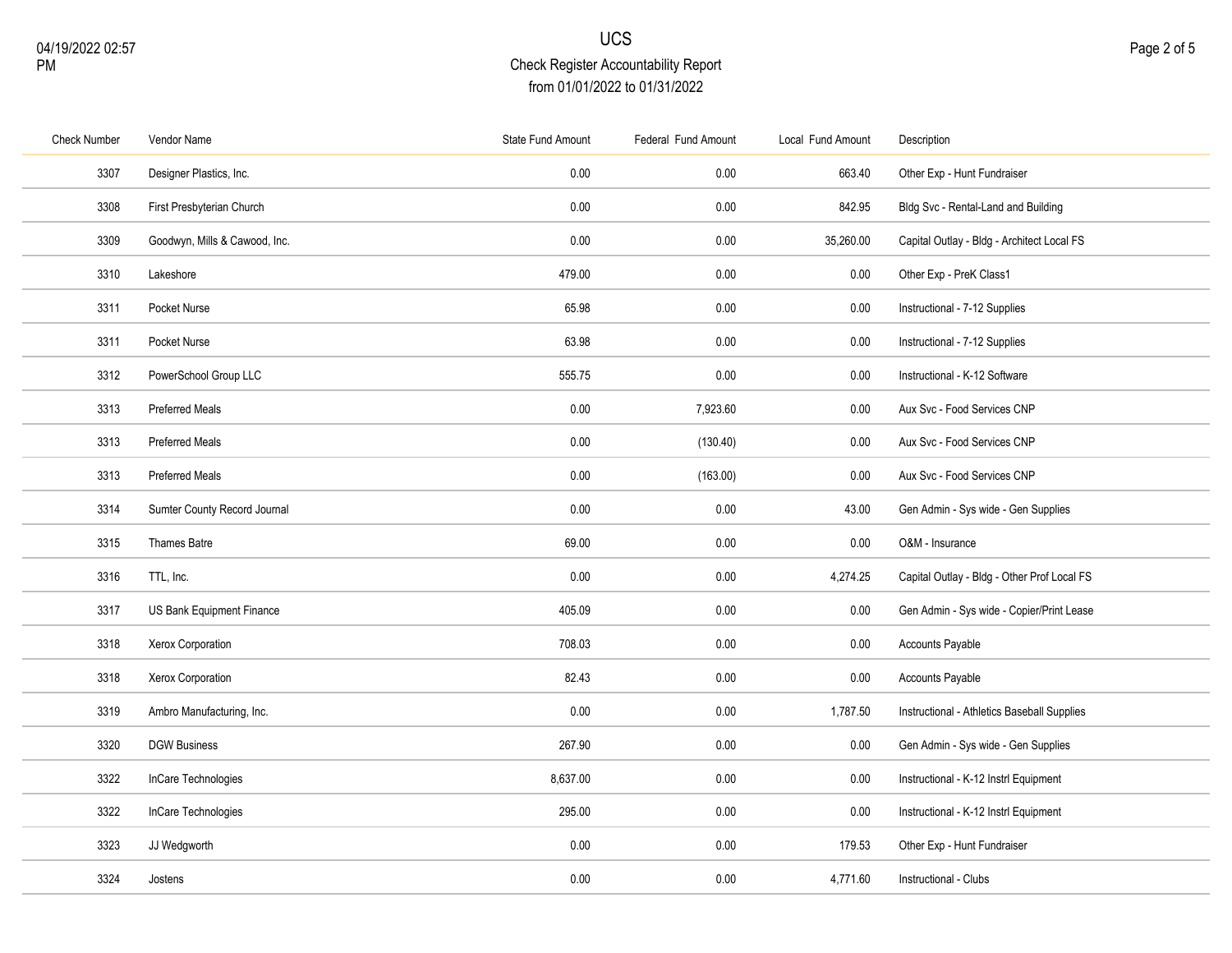| <b>Check Number</b> | Vendor Name                                 | State Fund Amount | Federal Fund Amount | Local Fund Amount | Description                                      |
|---------------------|---------------------------------------------|-------------------|---------------------|-------------------|--------------------------------------------------|
| 3325                | K&M Truck Repair, LLC                       | 0.00              | 0.00                | 100.00            | Student Transport - Vehicle Supplies/Maint/Parts |
| 3325                | K&M Truck Repair, LLC                       | 0.00              | 0.00                | 110.00            | Student Transport - Vehicle Supplies/Maint/Parts |
| 3325                | K&M Truck Repair, LLC                       | 0.00              | 0.00                | 100.00            | Student Transport - Vehicle Supplies/Maint/Parts |
| 3325                | K&M Truck Repair, LLC                       | 0.00              | 0.00                | 100.00            | Student Transport - Vehicle Supplies/Maint/Parts |
| 3326                | Managed Methods                             | 2,400.00          | 0.00                | 0.00              | Instructional - K-12 Software                    |
| 3327                | National Healthcareer Association           | 1,638.00          | 0.00                | 0.00              | Instr Support - Testing Supplies                 |
| 3328                | <b>Preferred Meals</b>                      | 0.00              | 11,200.80           | 0.00              | Aux Svc - Food Services CNP                      |
| 3329                | Ramona W. Larkin                            | 0.00              | 418.50              | 0.00              | Aux Svc - Food Services CNP                      |
| 3330                | Thames Batre                                | 3,629.60          | 0.00                | 0.00              | O&M - Insurance                                  |
| 3331                | The University of West Alabama              | 225.00            | 0.00                | 0.00              | Instructional - Dual Enrollment Tuition          |
| 3331                | The University of West Alabama              | 7,264.93          | 0.00                | 7,960.10          | <b>Accounts Payable</b>                          |
| 3332                | Winspire, Inc.                              | 0.00              | 0.00                | 5,025.00          | Other Exp - Hunt Fundraiser                      |
| 3333                | Pope, Terri                                 | 49.50             | 0.00                | 0.00              | Instructional - K-12 Incentives/Activities       |
| 3342                | Alabama School Plant Management Association | 100.00            | 0.00                | 200.00            | Accounts Payable                                 |
| 3343                | Applebee's                                  | 0.00              | 0.00                | 250.00            | Instructional - Prom                             |
| 3344                | <b>BMSH Moundville</b>                      | 0.00              | $0.00\,$            | 2,200.00          | Other Exp - Hunt Fundraiser                      |
| 3345                | Board on Track                              | 0.00              | 0.00                | 7,995.00          | Gen Admin - BOD Non-Instructional Software       |
| 3346                | Cash                                        | 0.00              | 0.00                | 450.00            | Fund Raiser - Baseball                           |
| 3347                | City of Livingston                          | 0.00              | 0.00                | 500.00            | Other Exp - Boosters Spring FY22 Event           |
| 3347                | City of Livingston                          | 0.00              | 0.00                | 900.00            | Other Exp - Hunt Fundraiser                      |
| 3348                | <b>DGW Business</b>                         | 0.00              | 0.00                | 225.80            | Gen Admin - Fiscal Svc - Office Supplies         |
| 3350                | First Presbyterian Church                   | 0.00              | 0.00                | 873.61            | Bldg Svc - Rental-Land and Building              |
|                     |                                             |                   |                     |                   |                                                  |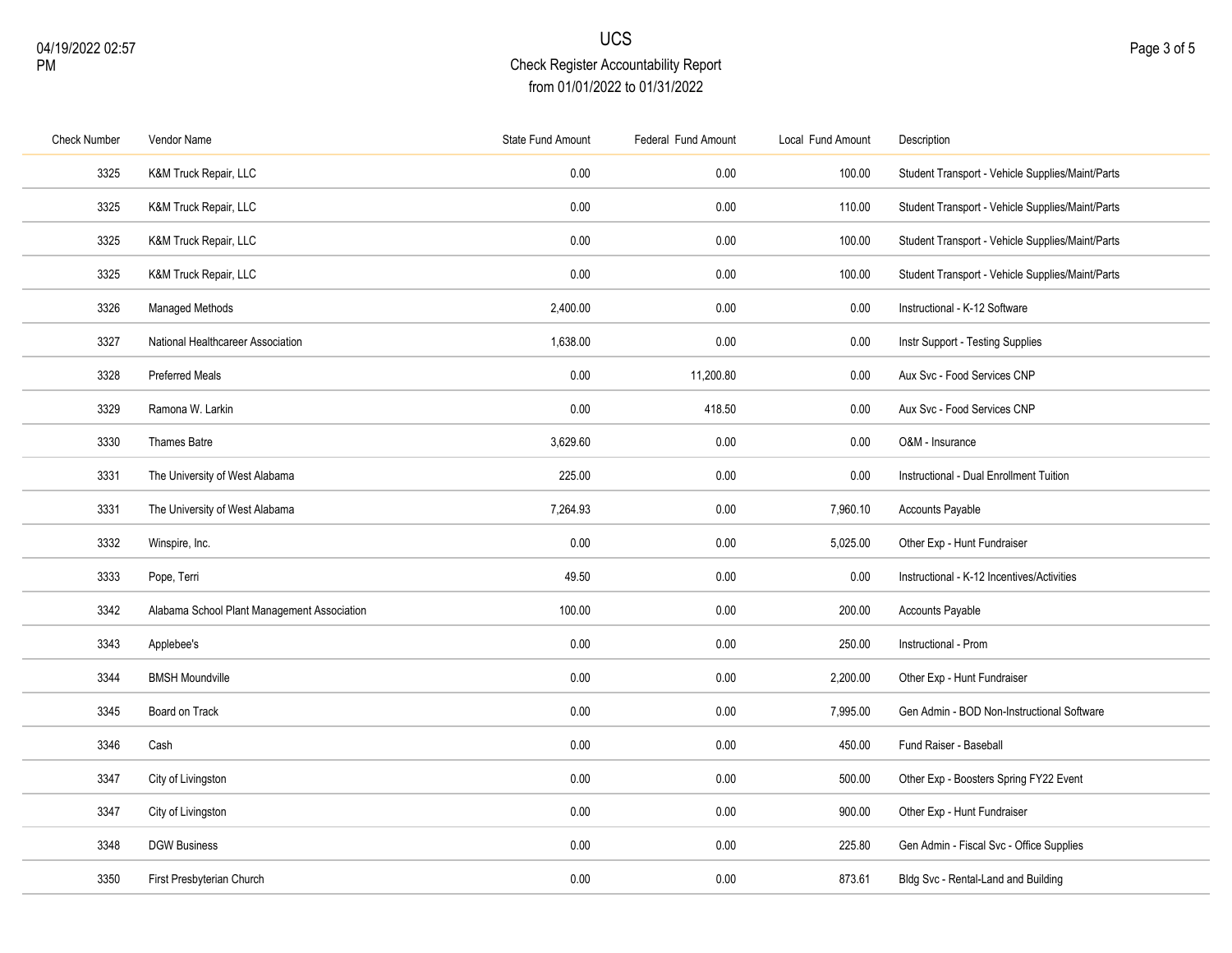| <b>Check Number</b> | Vendor Name                                   | State Fund Amount | Federal Fund Amount | Local Fund Amount | Description                                      |
|---------------------|-----------------------------------------------|-------------------|---------------------|-------------------|--------------------------------------------------|
| 3351                | <b>Ginger Lusty</b>                           | 0.00              | 0.00                | 8,916.67          | Gen Admin - Fiscal Svc - Acctg Prof Svc          |
| 3352                | Imperial Supply Center                        | 1,561.54          | 0.00                | 0.00              | Gen Admin - Sys wide - Printing                  |
| 3353                | K&M Truck Repair, LLC                         | 0.00              | 0.00                | 220.00            | Student Transport - Vehicle Supplies/Maint/Parts |
| 3354                | Lakeshore                                     | 0.00              | 0.00                | 469.39            | Other Exp - PTA Expenses                         |
| 3355                | Marengo County Softball Officials             | 0.00              | 0.00                | 900.00            | Instructional - Athletics Softball Supplies      |
| 3356                | Matt Johnson                                  | 1,000.00          | 0.00                | 0.00              | Instrl Support - Curriculum Dev Prof Svcs        |
| 3357                | National BETA Club                            | 0.00              | 0.00                | 46.00             | Dues & Fees - Beta Club                          |
| 3357                | National BETA Club                            | 0.00              | 0.00                | 1,278.00          | Dues & Fees - Beta Club                          |
| 3357                | National BETA Club                            | 0.00              | 0.00                | 74.00             | Dues & Fees - Beta Club                          |
| 3358                | <b>Preferred Meals</b>                        | 0.00              | 8,097.60            | 0.00              | Aux Svc - Food Services CNP                      |
| 3358                | <b>Preferred Meals</b>                        | 0.00              | 9,312.00            | 0.00              | Aux Svc - Food Services CNP                      |
| 3359                | Riddell                                       | 0.00              | 0.00                | 2,526.03          | Instructional - Athletics Football Supplies      |
| 3360                | Rogers Athletic Company                       | 0.00              | 0.00                | 3,864.83          | Instructional - Athletics Football Supplies      |
| 3361                | School Nurse Supply, Inc.                     | 204.10            | 0.00                | 0.00              | Instr Support - Health Svs Supplies              |
| 3362                | <b>Studies Weekly</b>                         | 303.15            | $0.00\,$            | 0.00              | Instructional - 1-6 Supplies                     |
| 3363                | Sur-Line Turf Inc.                            | 0.00              | $0.00\,$            | 19,375.00         | Other Exp - Hunt Fundraiser                      |
| 3364                | The Cincinnati Insurance Companies            | 0.00              | 0.00                | 4,390.00          | O&M - Insurance                                  |
| 3365                | The University of West Alabama Print and Mail | 49.25             | 0.00                | 0.00              | Instructional - K-12 Supplies                    |
| 3365                | The University of West Alabama Print and Mail | 42.68             | 0.00                | 0.00              | Instructional - K-12 Supplies                    |
| 3365                | The University of West Alabama Print and Mail | 0.00              | 0.00                | 56.33             | Other Exp - Hunt Fundraiser                      |
| 3366                | University of Alabama                         | 346.66            | 0.00                | 0.00              | Inst Support - K-12 SPED Other Student Sup Svc   |
| 3367                | Xerox Business Solutions Southeast            | 37.17             | $0.00\,$            | 0.00              | Gen Admin - Sys wide - Printing                  |
|                     |                                               |                   |                     |                   |                                                  |